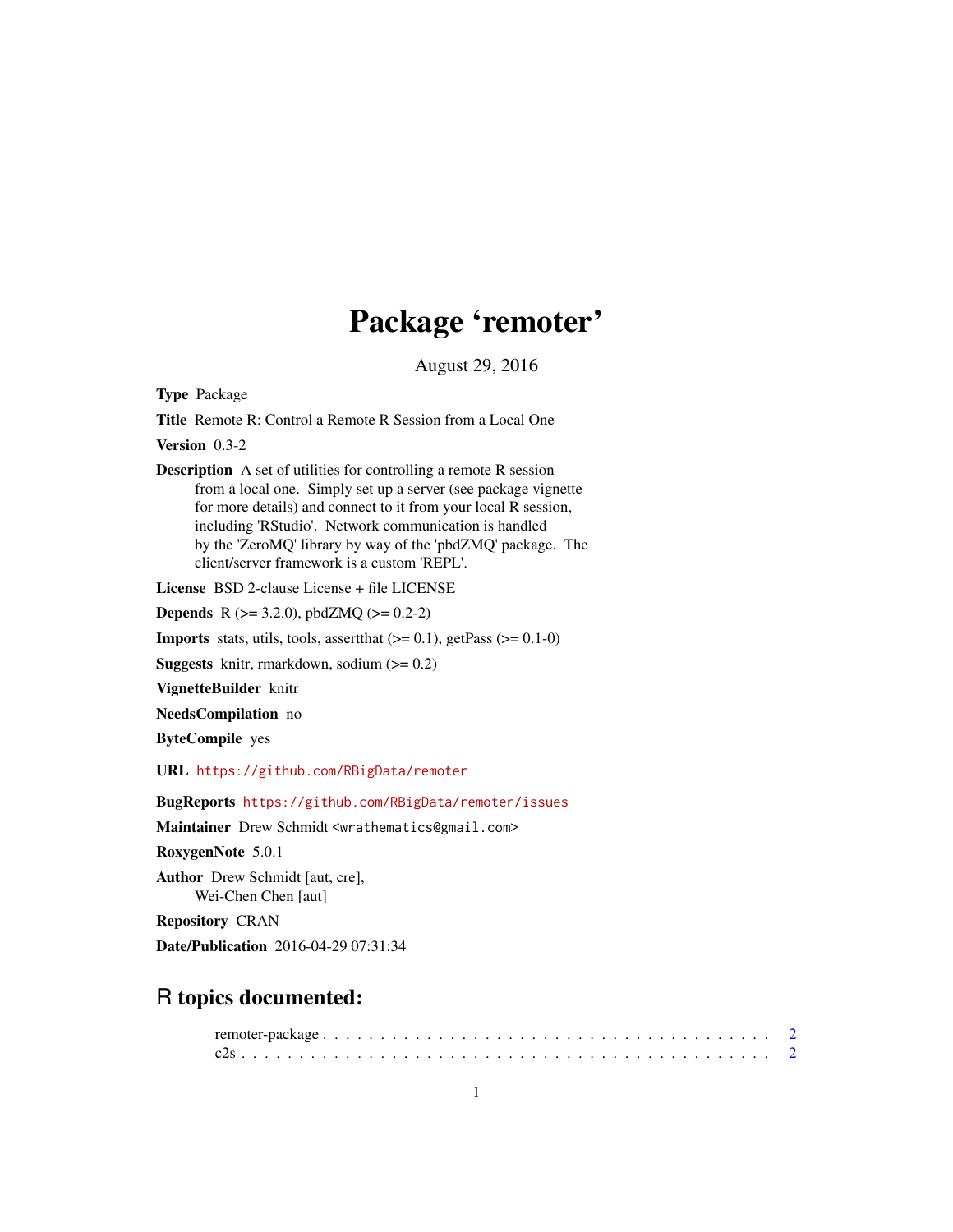<span id="page-1-0"></span>

| Index |  |  |  |  |  |  |  |  |  |  |  |  |  |  |  |  |  |  |  |
|-------|--|--|--|--|--|--|--|--|--|--|--|--|--|--|--|--|--|--|--|

#### remoter-package *remoter*

#### Description

A package for running R commands on a remote R session. With remoter, you can use RStudio running on your laptop to execute commands on an R session running on, for example, Amazon's EC2.

#### Author(s)

Drew Schmidt and Wei-Chen Chen

#### References

Project URL: <https://github.com/RBigData/remoter>

c2s *Client-to-Server Object Transfer*

#### Description

This function allows you to pass an object from the local R session (the client) to server.

#### Usage

c2s(object, newname, env = .GlobalEnv)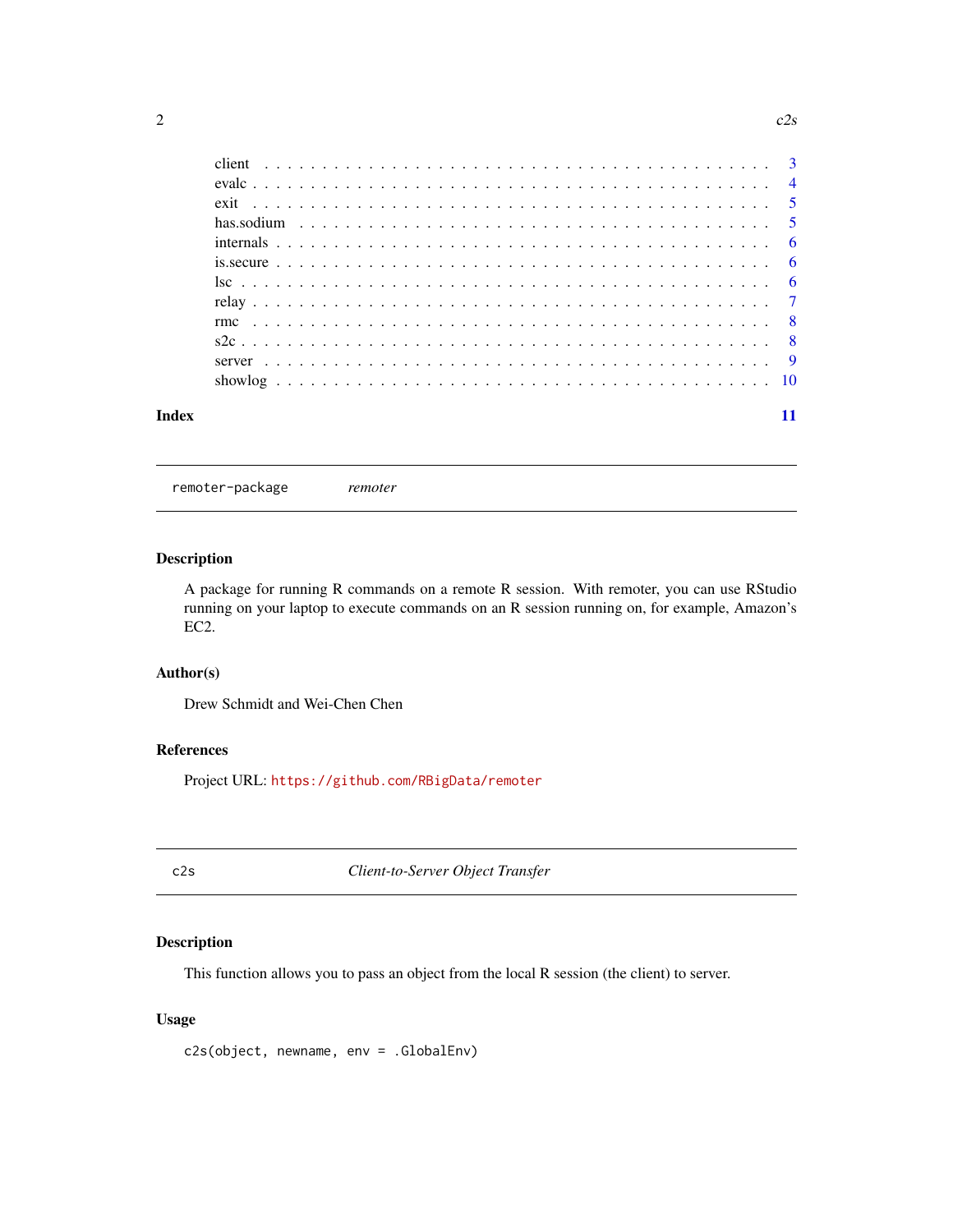#### <span id="page-2-0"></span>client 3

#### Arguments

| object  | A local R object.                                                                                                                                                 |
|---------|-------------------------------------------------------------------------------------------------------------------------------------------------------------------|
| newname | The name the object should take when it is stored on the remote server. If left<br>blank, the remote name will be the same as the original (local) object's name. |
| env     | The environment into which the assignment will take place. The default is the<br>remoter "working environment".                                                   |

#### Details

Localize R objects.

#### Value

Returns TRUE invisibly on successful exit.

#### Examples

```
## Not run:
### Prompts are listed to clarify when something is eval'd locally vs remotely
> library(remoter)
> x <- "some data"
> remoter::connect("my.remote.server")
remoteR> x
### Error: object 'x' not found
remoteR> c2s(x)
remoteR> x
### [1] "some data"
## End(Not run)
```
client *Client Launcher*

#### Description

Connect to a remote server (launch the client).

#### Usage

```
client(addr = "localhost", port = 55555, prompt = "remoter",
  timer = FALSE)
```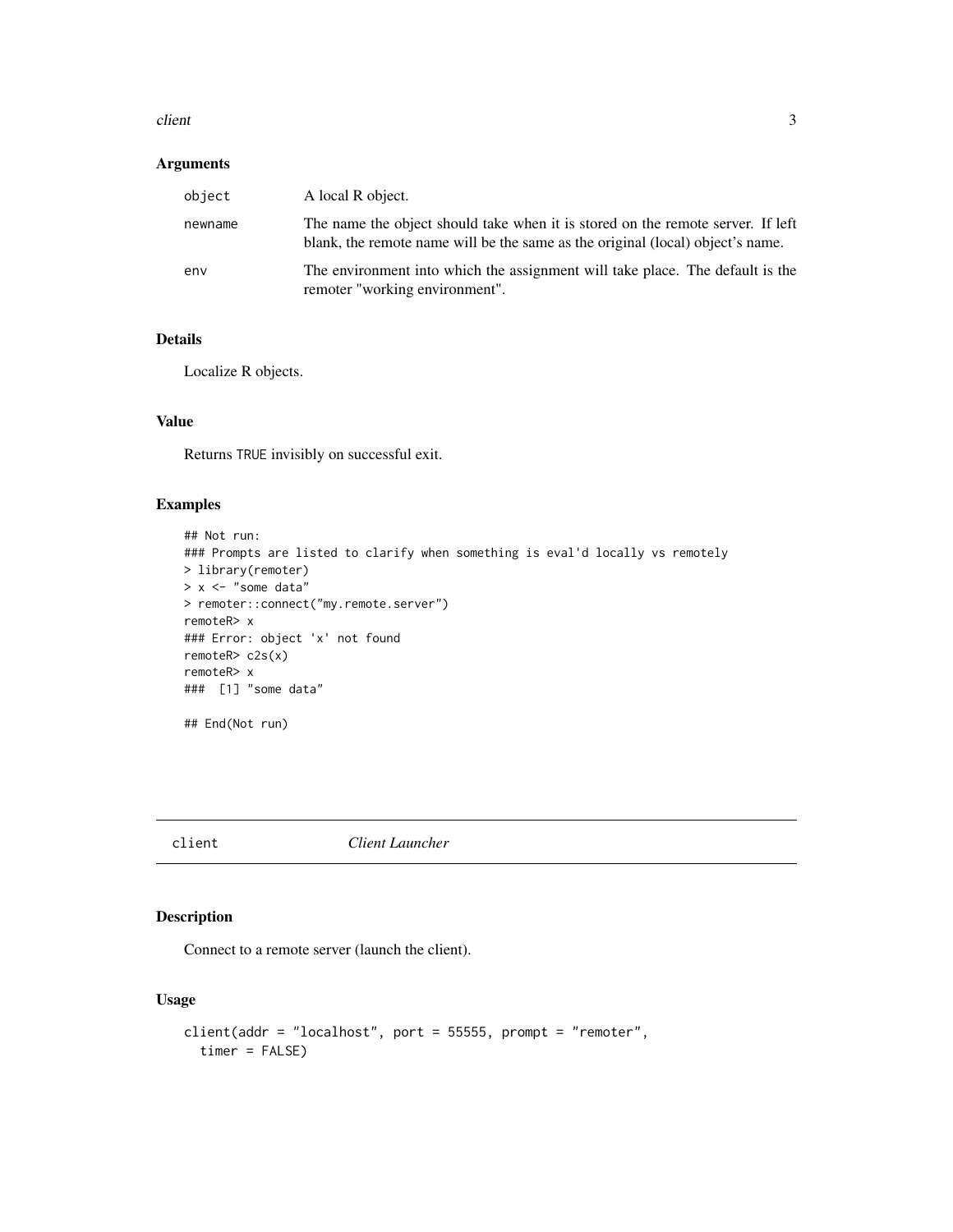#### <span id="page-3-0"></span>**Arguments**

| addr   | The remote host/address/endpoint.                                                                                                            |
|--------|----------------------------------------------------------------------------------------------------------------------------------------------|
| port   | The port (number) that will be used for communication between the client and<br>server. The port value for the client and server must agree. |
| prompt | The prompt to use to delineate the client from the normal R REPL.                                                                            |
| timer  | Logical; should the "performance prompt", which shows timing statistics after<br>every command, be used?                                     |

#### Details

The port values between the client and server must agree. If they do not, this can cause the client to hang. The client is a specialized REPL that intercepts commands sent through the R interpreter. These commands are then sent from the client to and evaluated on the server. The client communicates over ZeroMQ with the server using a REQ/REP pattern. Both commands (from client to server) and returns (from server to client) are handled in this way.

To shut down the server and the client, see exit().

#### Value

Returns TRUE invisibly on successful exit.

evalc *evalc*

#### Description

A function to evaluate expressions on the client's R session. To eval expressions on the server, just use eval(). Instead of using this function, you could also just kill the client, do your local operations, then re-run your client() command.

#### Usage

evalc(expr)

#### Arguments

expr Expression to be evaluated on the client.

#### Details

Evaluate expressions on the client.

#### Value

Returns TRUE invisibly on successful exit.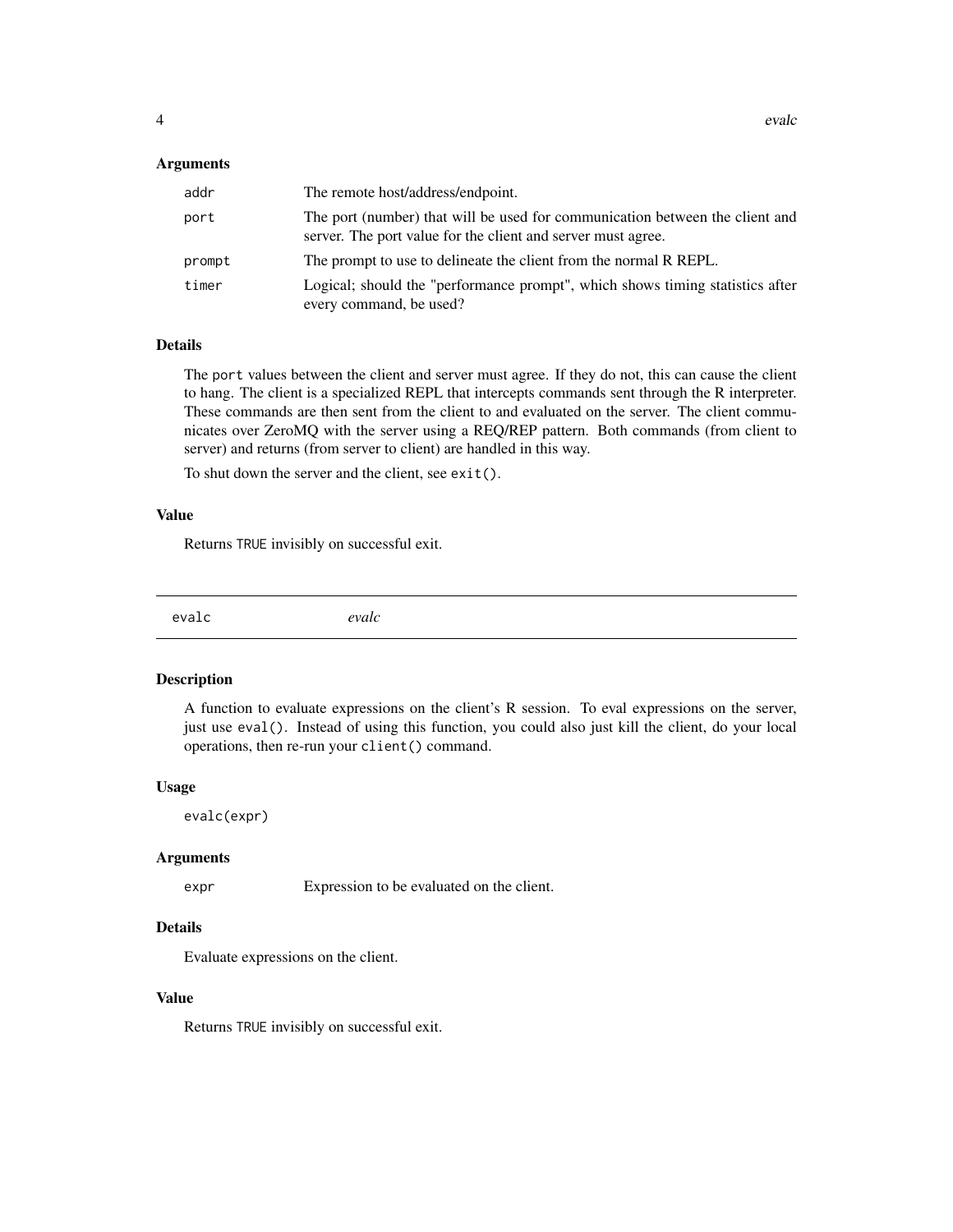#### <span id="page-4-0"></span>exit *exit*

#### Description

This function cleanly shuts down the remoter server the client is currently connected to, as well as shutting down the client. One can also use q() (while the client is running), and this will not close the active R session on the client.

#### Usage

exit(client.only = TRUE, q.server = TRUE)

#### Arguments

| client.only | Logical; if TRUE, then the client disconnects from the server. Otherwise, the<br>server is shut down together with the client.                                                                                            |
|-------------|---------------------------------------------------------------------------------------------------------------------------------------------------------------------------------------------------------------------------|
| g.server    | Logical; if TRUE, then the server calls $q("no")$ after shuting down with the<br>client. This is useful for cases where the server is running in an interactive<br>R session, and you wish to shut the entire thing down. |

#### Details

Exit the remoter client/server.

#### Value

Returns TRUE invisibly on successful exit.

has.sodium *has.sodium*

#### Description

Report if the sodium package is availabe for use.

#### Usage

```
has.sodium()
```
#### Value

Returns TRUE if the sodium package is available, and FALSE otherwise.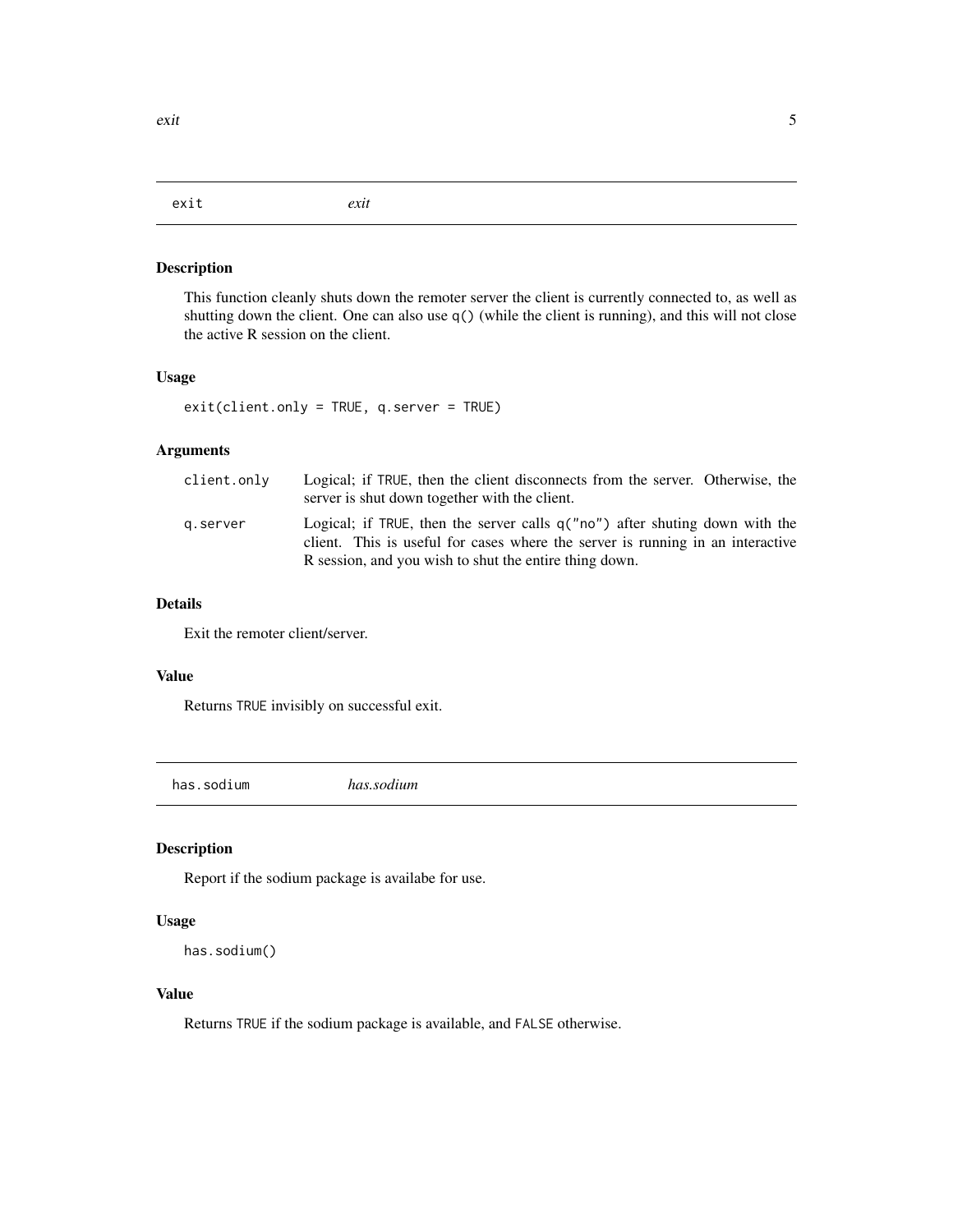<span id="page-5-0"></span>

#### Description

Internal remoter utilities needed to create a custom server backend for use with the remoter client. See pbdCS for an example.

is.secure *is.secure*

#### Description

Report if communications with the connected server are encrypted.

#### Usage

is.secure()

#### Value

Returns TRUE if messages between client and server are currently encrypted, and FALSE if not. If the client is not currently running (i.e., if executed from just a regular R prompt), then NA is returned.

lsc *ls on Client*

#### Description

A function to view environments on the client's R session. To view objects on the server, just use ls(). Instead of using this function, you could also just kill the client, do your local operations, then re-run your client() command.

#### Usage

lsc(envir, all.names = FALSE, pattern)

#### Arguments

| envir     | Environment (as in $ls()$ ).                                                                                    |
|-----------|-----------------------------------------------------------------------------------------------------------------|
| all.names | Logical that determines if all names are returned or those beginning with a '.'<br>are omitted (as in $ls()$ ). |
| pattern   | Optional regular expression (as in $ls()$ ).                                                                    |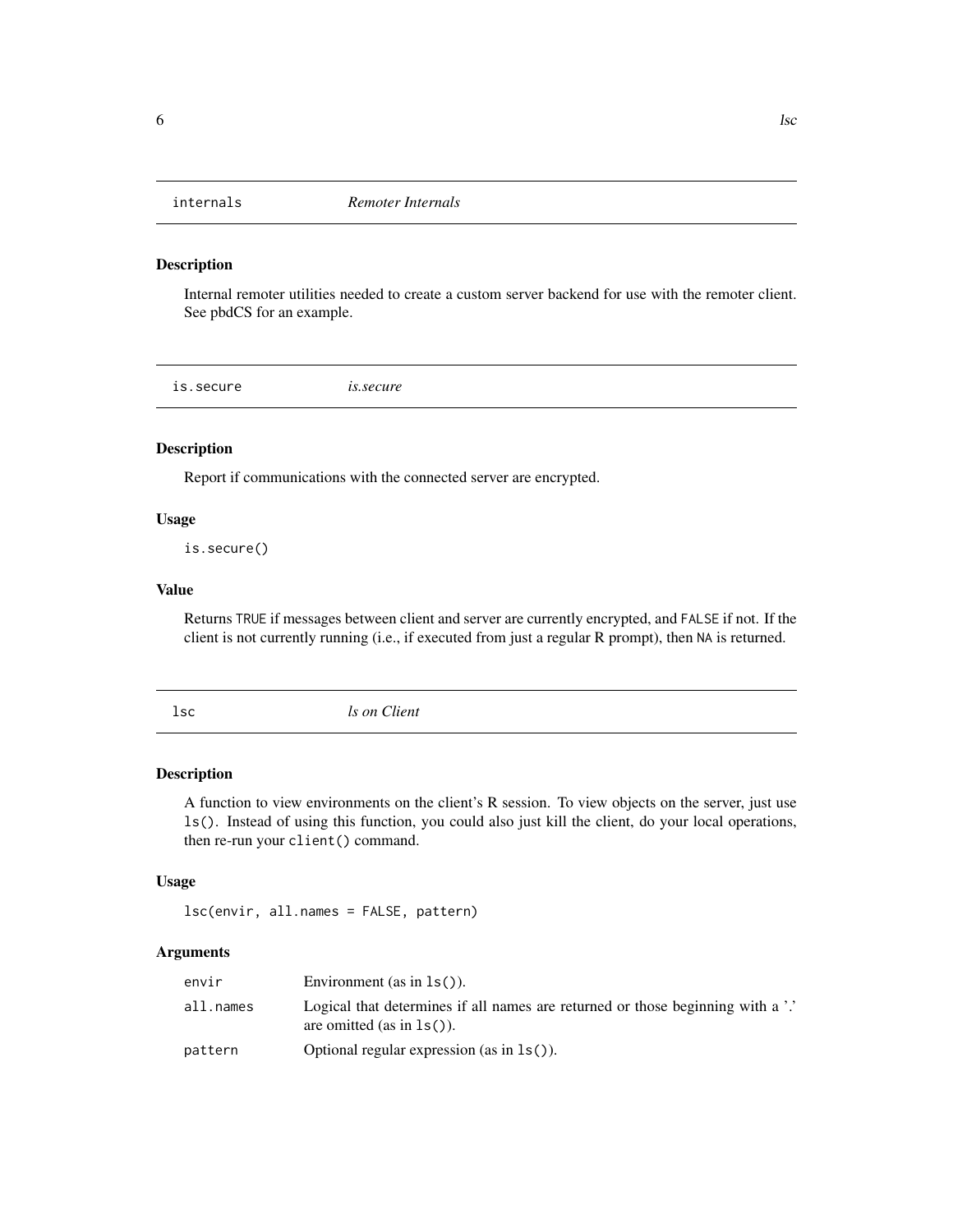<span id="page-6-0"></span>relay and the contract of the contract of the contract of the contract of the contract of the contract of the contract of the contract of the contract of the contract of the contract of the contract of the contract of the

#### Details

View objects on the client.

#### Value

Returns TRUE invisibly on successful exit.

relay *Relay Launcher*

#### Description

Launcher for the remoter relay.

#### Usage

```
relay(addr, recvport = 55556, sendport = 55555, verbose = FALSE)
```
#### Arguments

| addr     | The address of the server.                       |
|----------|--------------------------------------------------|
| recyport | The port for receiving commands from the client. |
| sendport | The port for sending commands to the server.     |
| verbose  | Show verbose messaging.                          |

#### Details

The relay is an intermediary or "middleman" between the client and server meant for machines with split login/compute nodes.

#### Value

Returns TRUE invisibly on successful exit.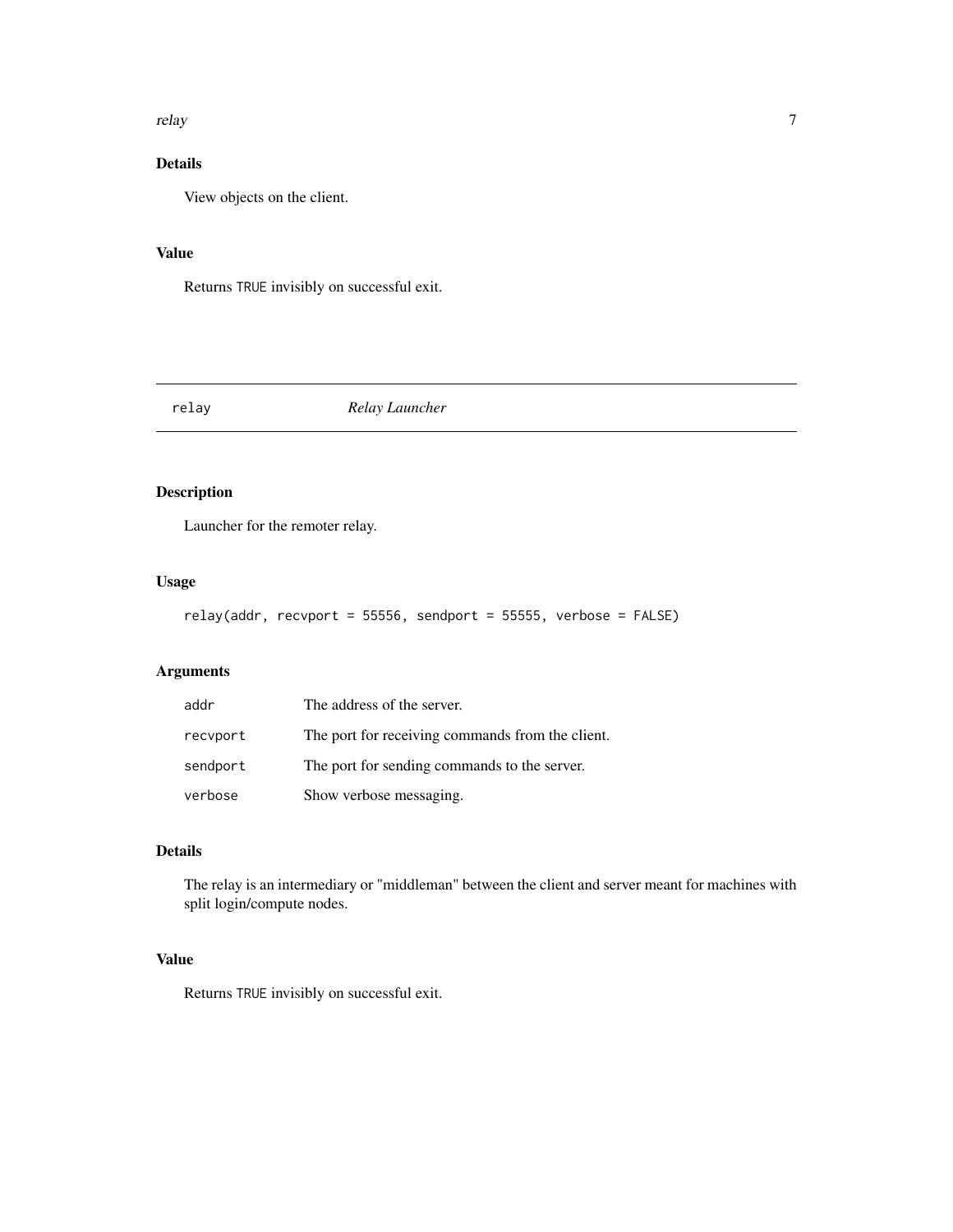#### <span id="page-7-0"></span>Description

A function to remove objects from the client's R session. To remove objects on the server, just use rm(). Instead of using this function, you could also just kill the client, do your local operations, then re-run your client() command.

#### Usage

rmc(..., list = character(), envir)

#### Arguments

| $\cdot$ | Objects to be removed from the client's R session.          |
|---------|-------------------------------------------------------------|
| list    | Character vector naming objects to be removed (as in rm()). |
| envir   | Environment (as in $rm()$ ).                                |

#### Details

Remove objects on the client.

#### Value

Returns TRUE invisibly on successful exit.

s2c *Server-to-Client Object Transfer*

#### Description

This function allows you to pass an object from the server to the local R session behind the client.

#### Usage

```
s2c(object, newname, env = .GlobalEnv)
```
#### Arguments

| object  | A remote R object.                                                                                                                                                              |
|---------|---------------------------------------------------------------------------------------------------------------------------------------------------------------------------------|
| newname | The name the object should take when it is stored on the local client's R session.<br>If left blank, the local name will be the same as the original (remote) object's<br>name. |
| env     | The environment into which the assignment will take place. The default is the<br>global environment.                                                                            |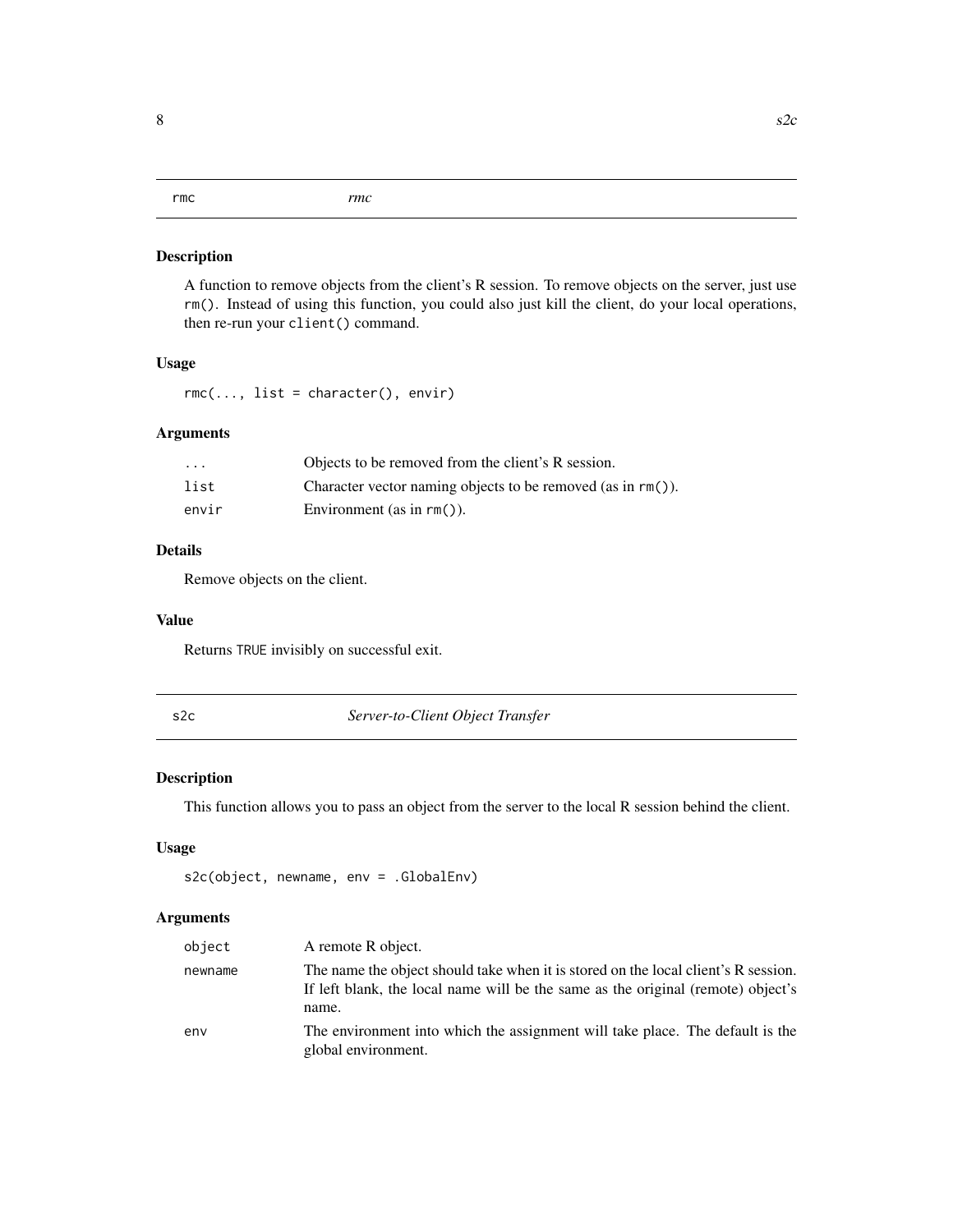<span id="page-8-0"></span>server the contract of the contract of the contract of the contract of the contract of the contract of the contract of the contract of the contract of the contract of the contract of the contract of the contract of the con

#### Details

Localize R objects.

#### Value

Returns TRUE invisibly on successful exit.

#### Examples

```
## Not run:
### Prompts are listed to clarify when something is eval'd locally vs remotely
> library(remoter)
> y### Error: object 'y' not found
> remoter::connect("my.remote.server")
remoteR> x
### Error: object 'x' not found
remoteR> x <- "some data"
remoteR> x
### [1] "some data"
remoteR> s2c(x, "y")
remoteR> q()
> v### [1] "some data"
## End(Not run)
```
server *Server Launcher*

#### Description

Launcher for the remoter server.

#### Usage

```
server(port = 55555, password = NULL, maxretry = 5,secure = has.sodium(), log = TRUE, verbose = FALSE, showmsg = FALSE)
```
#### Arguments

| port     | The port (number) that will be used for communication between the client and<br>server. The port value for the client and server must agree.         |
|----------|------------------------------------------------------------------------------------------------------------------------------------------------------|
| password | A password the client must enter before the user can process commands on the<br>server. If the value is NULL, then no password checking takes place. |
| maxretry | The maximum number of retries for passwords before shutting everything down.                                                                         |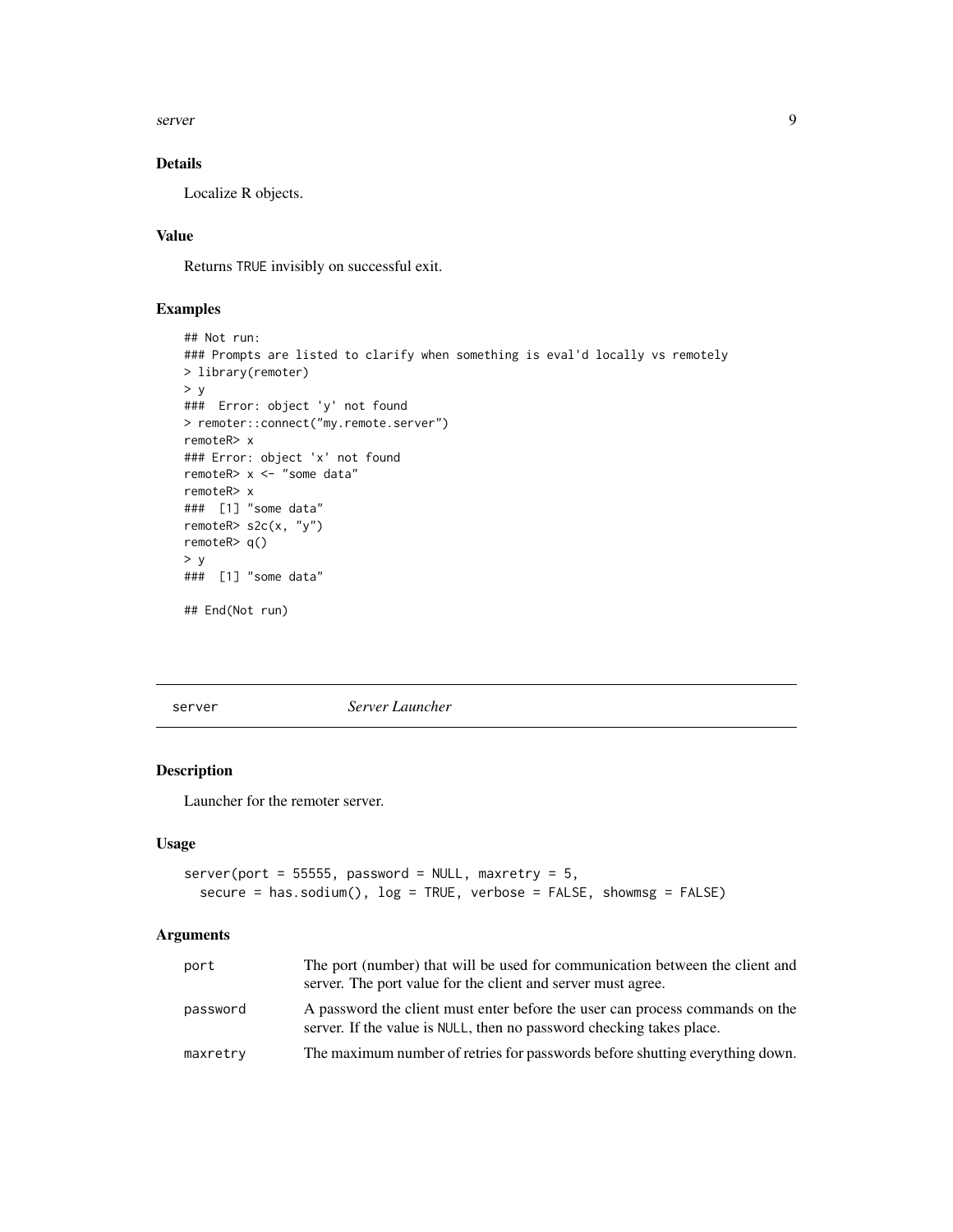<span id="page-9-0"></span>

| secure  | Logical; enables encryption via public key cryptography of the 'sodium' pack-<br>age is available. |
|---------|----------------------------------------------------------------------------------------------------|
| log     | Logical; enables some basic logging in the server.                                                 |
| verbose | Logical; enables the verbose logger.                                                               |
| showmsg | Logical; if TRUE, messages from the client are logged                                              |

#### Details

By a 'secure' server, we mean one that encrypts messages it sends and only accepts encrypted messages. Encryption uses public key cryptography, using the 'sodium' package.

If the 'sodium' package is available to the server, then by default the server will be secure. If the package is not available, then you will not be able to start a secure server. If the server is secure, then a client can only connect if the client has the 'sodium' package available.

#### Value

Returns TRUE invisibly on successful exit.

showlog *showlog*

#### Description

Show the server log on the client.

#### Usage

showlog()